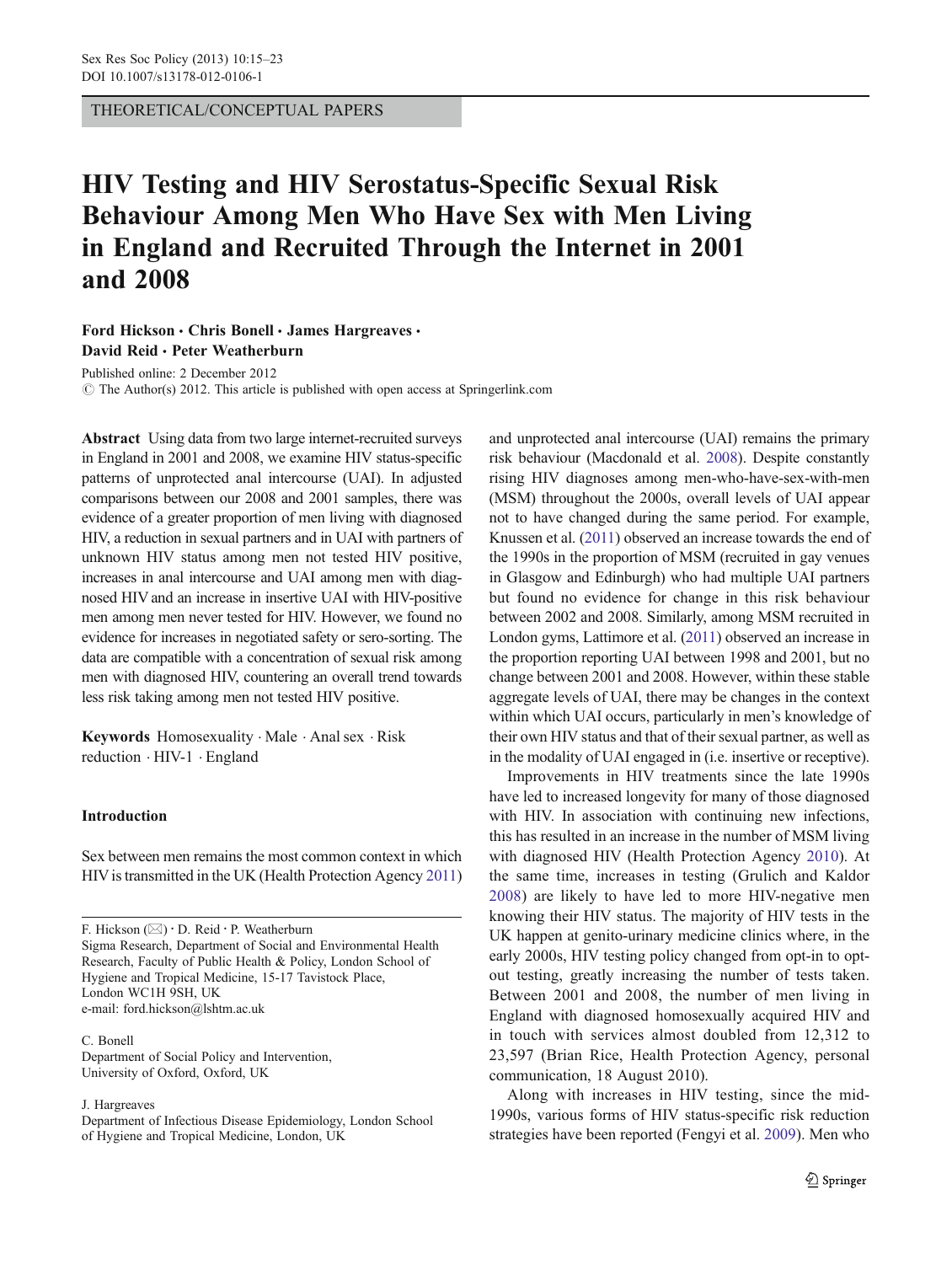have recently tested are better able to choose whether or not to engage in specific sexual acts on the basis of knowledge of their HIV concordancy with their sexual partner. Risk reduction tactics described among MSM include negotiated safety, sero-sorting, strategic positioning and viral load monitoring.

An increase in the proportion of men who are confident they are in HIV-negative-concordant relationships may result in an increase in unprotected intercourse within such relationships, which in conjunction with explicit rules about avoiding unprotected intercourse with other partners has been termed 'negotiated safety' (Kippax et al. [1993\)](#page-7-0). If the increase in testing has resulted in an increase in negotiated safety agreements in relationships, we might expect an increase in UAI with HIV-negative partners among men tested HIV negative, a trend observed by Lattimore et al. [\(2011\)](#page-7-0). 'Sero-sorting' refers to the more general practice of attempting to limit UAI to regular or casual partners of the same HIV status (Anonymous [2004\)](#page-7-0)—a term sometimes limited to men with diagnosed HIV infection. If serosorting has become more common, we might expect a decline in men engaging in UAI with partners of serodiscordant or unknown status and/or an increase in UAI with partners thought to be concordant, both of which were reported by Lattimore et al. ([2011](#page-7-0)). 'Strategic positioning' refers to the practice of attempting to avoid UAI where an HIV-positive man is insertive with an HIV-negative partner but not avoiding the reverse, since the former modality has a higher probability of transmission than the latter (Van de Ven et al. [2002\)](#page-8-0). If strategic positioning was more commonly adopted over time, we might expect a reduction in insertive UAI with negative and unknown-status partners among men diagnosed with HIV and/or a reduction in receptive UAI with positive and unknown-status partners among men not tested HIV positive. Previous studies have not examined mode of UAI.

In this paper, we describe patterns of HIV testing and sexual risk behaviour in 2001 and in 2008 among men recruited over the internet to a community-based survey and explore evidence from these surveys of changes over time.

## **Methods**

The Gay Men's Sex Survey was an annual, communitybased, sexual health needs assessment survey for MSM in England that occurred each summer between 1997 and 2008. In both 2001 and 2008, data were collected on HIV testing and mode-specific sexual risk behaviours using identical questions with 12-month recall periods.

The surveys were built and administered using Demographix (Demographix Limited, London) online software and imported to SPSS Statistics 19 (IBM, New York). The opening page detailed the research aims and objectives, explaining participation was voluntary and giving a contact number should they have further questions. Completion was taken as indicating informed consent. Refusals could not be recorded so we cannot report response rates. While data from incomplete surveys were not collected, records of page views allow us to estimate that in 2008, 62 % of men who opened the first page of the survey completed it and submitted their answers. This information was not available for 2001. The surveys were approved by Portsmouth University Research Ethics Committee.

The two surveys originally used three different recruitment methods: paper questionnaires for on-the-spot completion at community events (2001 only); booklet questionnaires distributed by community organisations for return by post (both years); and internet-based questionnaires advertised on a range of websites. For the present analysis, we have excluded men recruited at community events (as this occurred in 2001 only) and those recruited through the booklet as these were distributed by a different array of health promotion and community organisations in the 2 years.

Online participants were recruited through internet banner advertisements on dating sites, news sites and community health promotion organisation sites. In 2001, a total of 3,682 men (living in England, aged 16 years and over and who had sex with a man in the last 12 months) were recruited through three websites (Gay.com, Sigma Research and one health promotion provider organisation), 96.3 % through the first named source. By 2008, Gay.com (a dating and news site) has closed and so was unavailable for recruitment. Instead, a total of 3,486 men (with the same inclusion criteria) were recruited through 38 different web sites. While the majority of these sites were health promotion providers and noncommercial gay community organisations, two sites together provided the same services as Gay.com had, namely Gaydar (a dating site) and Pink News (a news site).

A comparison of the Gaydar/Pink News recruits with all other recruits in 2008 suggested the latter had on average fewer sexual partners and were drawn from a less sexually active population. The Gaydar/Pink News recruits on the other hand had a comparable number of sexual partners as the Gay.com recruits in 2001. In order to make the recruitment sites as comparable as possible across the 2 years, we therefore selected for comparison respondents recruited through Gay.com in 2001 and through Gaydar or Pink News in 2008. This resulted in 3,517 men in the 2001 survey (recruited through Gay.com) and 1,382 men in the 2008 survey (1,082 recruited through Gaydar and 300 through Pink News).

Inclusion criteria for this paper were: aged 16 (the age of sexual consent in England) or over; living in England; and had sex with a man in the last year. In addition, men were asked to indicate their highest educational qualification and ethnic group. Men were allocated to one of three groups on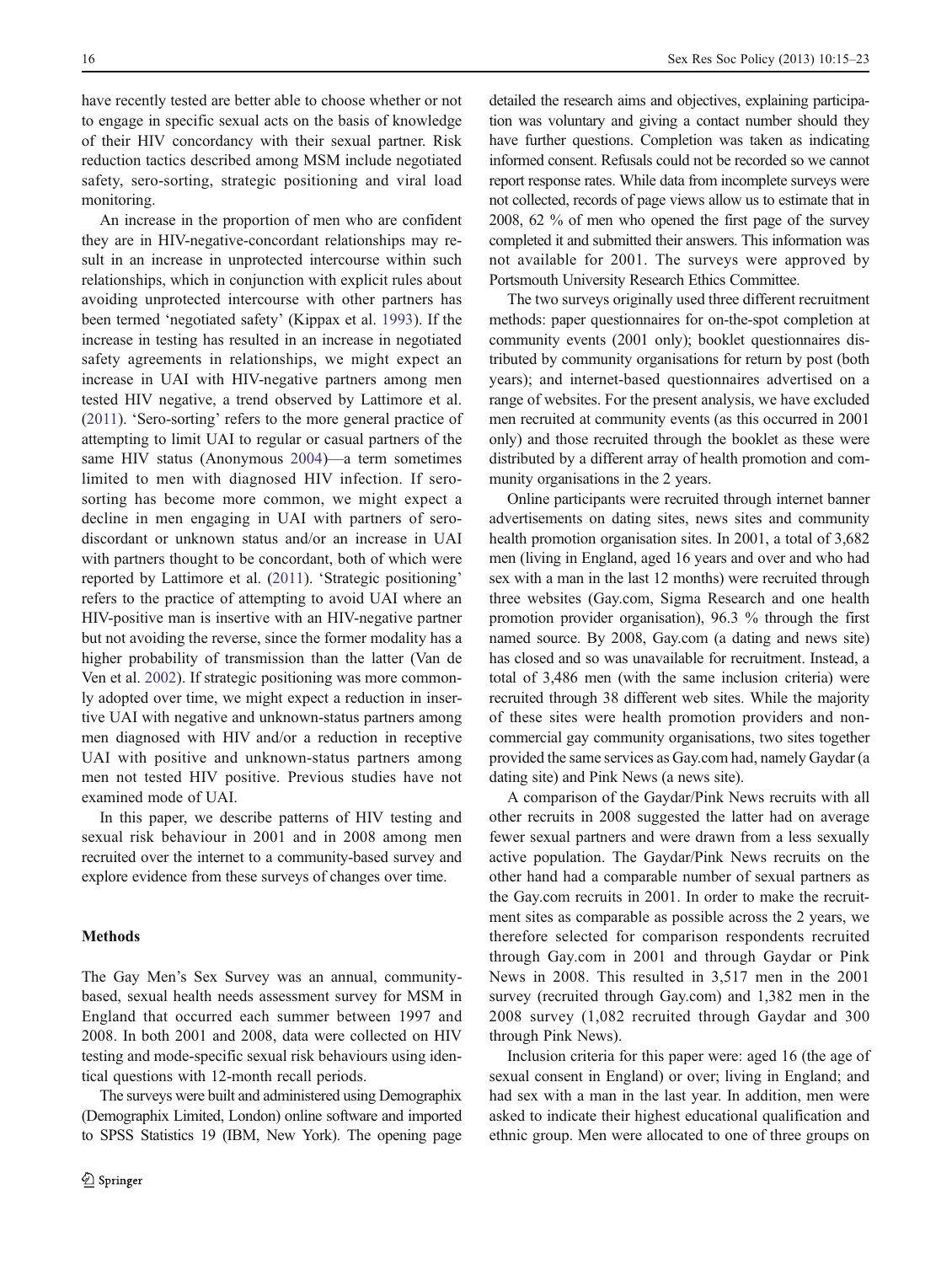the basis of their highest educational qualification. Those with no qualifications or GCE, CSE or GCSE certificates were classified as having 'low' educational qualifications. Those who indicated a degree or greater were classified as having 'high' educational qualifications. The remainder were classified as having 'medium' educational qualifications, including all those with A levels or equivalent and the majority of those with vocational or trade qualifications.

Behaviours of interest included HIV testing, any engagement in anal intercourse (AI), broken down by whether receptive or insertive, whether unprotected by condoms and with partners of known HIV-positive, HIV-negative and/or unknown HIV statuses. The proportions engaging in each behaviour in each year are presented.

Although changes occurred to the way in which men were recruited between 2001 and 2008, we recognise that it is of particular interest to explore evidence for changes in practice that had occurred over time. We therefore present odds ratios for engagement in HIV testing and risk behaviours comparing men recruited in 2008 with those recruited in 2001. We used logistic regression to calculate crude measures of effect and then adjusted these for potential socio-demographic confounders. Through this method, we hoped to adjust for sampling differences between the surveys and to cautiously interpret our findings in relation to hypothesised underlying changes over time rather than differences between the samples.

## **Results**

Demographic Differences Between the Two Survey Samples

Table [1](#page-3-0) shows the region of residence, age, ethnicity and education level of the two samples. There were statistically significant differences in all four characteristics across the 2 years. Relative to 2001, the 2008 survey recruited slightly larger proportions living in London, West Midlands and the South West and fewer men in all other regions except the South East Coast which remained unchanged.

The 2008 sample (median age 36 years, range 16–83, mean 36.6, standard deviation 11.86) was significantly older than the 2001 sample (median age 29 years, range 16–73, mean 30.7, standard deviation 10.00:  $F=313.69$ ,  $df=1$ ,  $p<.001$ ), containing as it did a smaller proportion of men under 30 and a higher proportion of men aged 40 and older. This may reflect the early uptake of the internet by younger men and its gradual adoption by older men over the period under consideration.

Relative to the 2001 sample, the 2008 sample had fewer White British men and more men in each of the ethnic minority groups. The 2008 sample was more highly educated than

the 2001 sample, with fewer men having low or medium education and more having high education.

## HIV Testing History

Whether or not men had ever reported testing for HIV and what their last reported test result was is shown in Table [2](#page-3-0) for the 2 years. The proportion of men who reported ever testing for HIV was 45.8 % in 2001 and 69.3 % in 2008. The proportion living with diagnosed HIV was 3.4 % in 2001 and 9.1 % in 2008. The proportion reporting never having tested was 54.2 % in 2001 and 30.7 % in 2008.

Adjusting for differences in residence, age, ethnic group and education, men participating in the survey in 2008 were significantly less likely to report never having had an HIV test than those participating in 2001. Both the proportion reporting living with diagnosed HIV and the proportion reporting a previous negative test result had increased over time.

### Aggregate Sexual Risk Behaviours

In both years, slightly over half of respondents reported five or more male sexual partners in the preceding 12 months (Table [3](#page-4-0)). Any engagement in anal intercourse in the 12 month period was very commonly reported in both years.

In our adjusted analysis of differences over time, we found no overall change in the reported number of sexual partners between the two surveys. We found a slight but significant increase in the proportion of men reporting engaging in anal intercourse in the 12-month period. However, there was little evidence for a change in the proportions reporting engaging in any unprotected anal intercourse (either receptive or insertive) or in the proportions reporting doing so with partners thought HIV negative or partners of unknown HIV status. There was a significant increase in the small proportion who reported engaging in UAI with a partner thought to be HIV positive.

# Sexual Risk Behaviour and HIV Status Concordancy Knowledge

Table [4](#page-5-0) shows the same measures of sexual risk behaviour for the three testing history groups separately in both years. In addition, it shows the proportion reporting each of the mode-specific behaviours with partners thought to be HIV positive, HIV negative and whose HIV status was unknown.

In adjusted analysis, there was some evidence that differences between the two surveys differed by HIV testing history. Although we observed no overall difference between the 2 years in the numbers of reported sexual partners, among men reporting not being tested HIV positive (those either never tested or tested negative) reported partner numbers were lower in 2008 than in 2001. Among men reporting testing HIV positive, the opposite direction of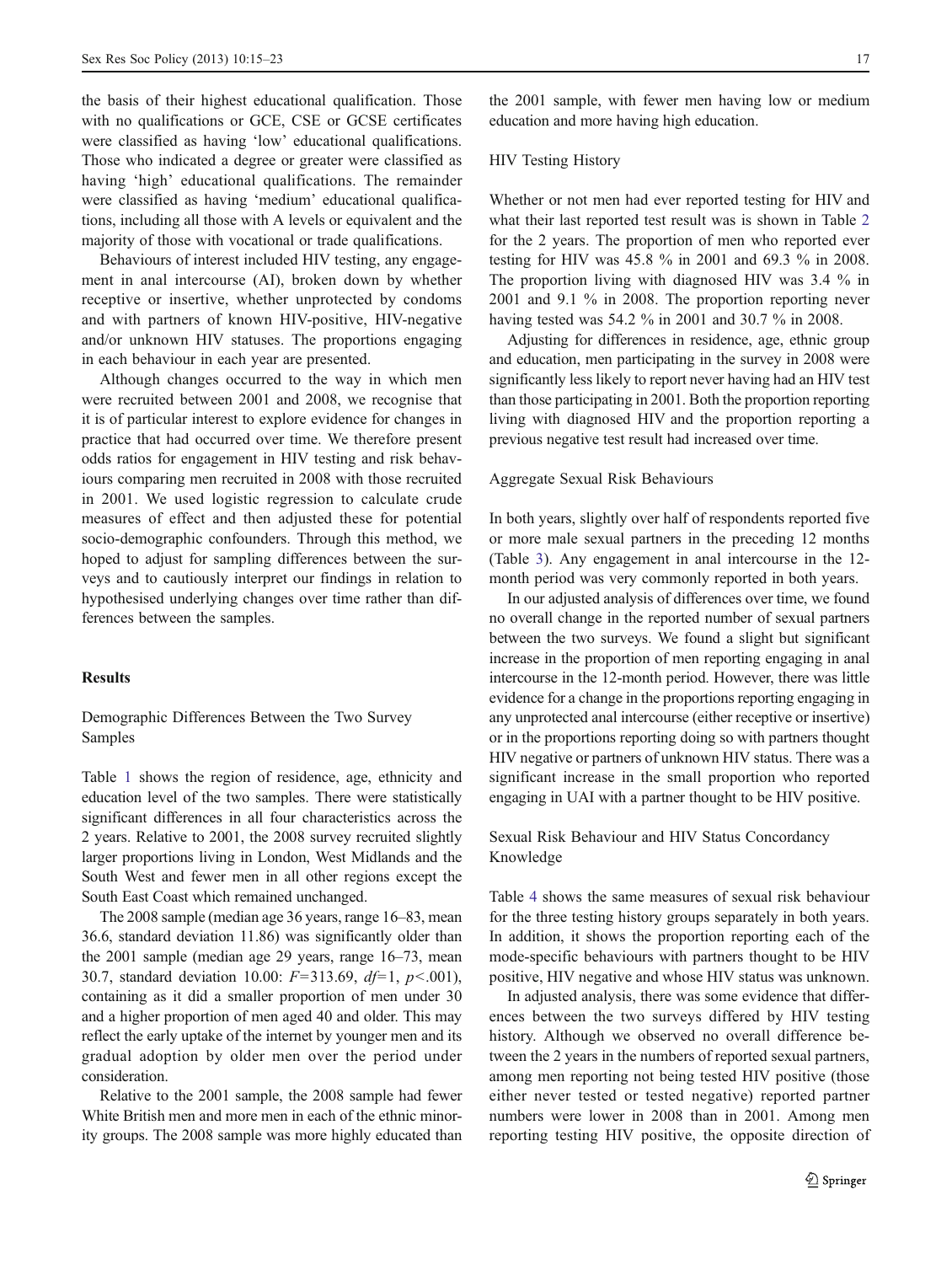<span id="page-3-0"></span>Table 1 Characteristics of two internet-recruited samples of MSM in England, 2001 and 2008

|                        |                              | Number of respondents $(\% )$ |                          | $p$ value |
|------------------------|------------------------------|-------------------------------|--------------------------|-----------|
|                        |                              | 2001, $N=3,517$ (%)           | 2008, $N=1,382$ (%)      |           |
| Region of residence    | London<br>South West         | 1,031(29.3)<br>273 (7.8)      | 437 (31.6)<br>142(10.3)  | 0.006     |
|                        | South Central                | 279 (7.9)                     | 97 (7.0)                 |           |
|                        | South East Coast             | 303(8.6)                      | 119(8.6)                 |           |
|                        | East of England              | 291 (8.3)                     | 109(7.9)                 |           |
|                        | East Midlands                | 232(6.6)                      | 84 (6.1)                 |           |
|                        | West Midlands                | 257(7.3)                      | 122(8.8)                 |           |
|                        | Yorkshire and Humber         | 265(7.5)                      | 79 (5.7)                 |           |
|                        | North West                   | 469 (13.3)                    | 155(11.2)                |           |
|                        | North East                   | 117(3.3)                      | 38(2.7)                  |           |
| Age (years)            | $<$ 20<br>$20 - 29$          | 409 (11.6)<br>1,407(40.0)     | 56 $(4.1)$<br>396 (28.7) | < 0.001   |
|                        | $30 - 39$                    | 1,036(29.5)                   | 387 (28.0)               |           |
|                        | $40 - 49$                    | 480 (13.6)                    | 348 (25.2)               |           |
|                        | $50+$                        | 185(5.3)                      | 195(14.1)                |           |
| Ethnic group           | White British<br>White other | 2,949 (83.9)<br>360 (10.2)    | 1,109(80.4)<br>165(12.0) | 0.034     |
|                        | Asian and Asian–White        | 83 (2.4)                      | 39(2.8)                  |           |
|                        | Black and Black-White        | 52 (1.5)                      | 31(2.2)                  |           |
|                        | All others                   | 69(2.0)                       | 36(2.6)                  |           |
| <b>Education</b> level | Low<br>Medium                | 885 (25.2)<br>1,140(32.4)     | 289 (20.9)<br>327 (23.7) | < 0.001   |
|                        | High                         | 1,476 (42.0)                  | 764 (55.4)               |           |

There were missing data on age in 2001 ( $n=3$ ), ethnic group in 2001 ( $n=3$ ) and 2008 ( $n=2$ ) and education level in 2001 ( $n=16$ ) and 2008  $(n=2)$ . Those with missing data were excluded from further multivariate analyses

change was observed between the two surveys although this was not statistically significant.

Among men with diagnosed HIV, more men reported AI in 2008 than 2001. While very common in 2001, this was almost universal in 2008 (resulting in large confidence interval for the odds ratio). Reporting any UAI was significantly more common in 2008 than 2001 among men reporting being HIV positive while the change over time was downward in the other two groups. Reports of UAI with partners of unknown HIV status were less common in 2008 than 2001 among men reporting never having tested and among those reporting having tested negative, but not among men reporting having been diagnosed with HIV.

Among men reporting never having tested for HIV, a lower proportion reported UAI with a partner of unknown HIV status in 2008 than in 2001 in both modalities, but the adjusted odds ratio was significant only for insertive intercourse. There were significantly more men in 2008 than in 2001 reporting insertive UAI with partners thought to be HIV positive among this group. After adjusting for demographic differences in the samples, there were no reported modality-specific changes among either men reporting being diagnosed with HIV or those who reported testing HIV negative, either overall or with partners of specific HIV statuses.

# Discussion

#### Summary of Main Findings

Positive 118 (3.4) 125 (9.1) 2.85 (2.20–3.71) 2.31 (1.76–3.03)

In our two large internet-based surveys of men who have sex with men recruited over the internet, we recruited more men

| <b>Table 2</b> HIV testing history<br>among MSM recruited over the | HIV test history | 2001, $N=3,499$ (%) | 2008, $N=1,378$ (%) |                     | OR (95 % CI) comparing 2008 vs 2001 <sup>a</sup> |
|--------------------------------------------------------------------|------------------|---------------------|---------------------|---------------------|--------------------------------------------------|
| internet in England in 2001 and<br>2008                            |                  |                     |                     | Crude               | Adjusted <sup>a</sup>                            |
|                                                                    | Never            | 1,897(54.2)         | 423(30.7)           | $0.37(0.33 - 0.43)$ | $0.45(0.39-0.51)$                                |
|                                                                    | Negative         | 1.484 (42.4)        | 830 (60.2)          | $2.06(1.81-2.34)$   | 1.78 (1.56–2.04)                                 |

<sup>a</sup>Adjusted for residence, age, ethnic group and education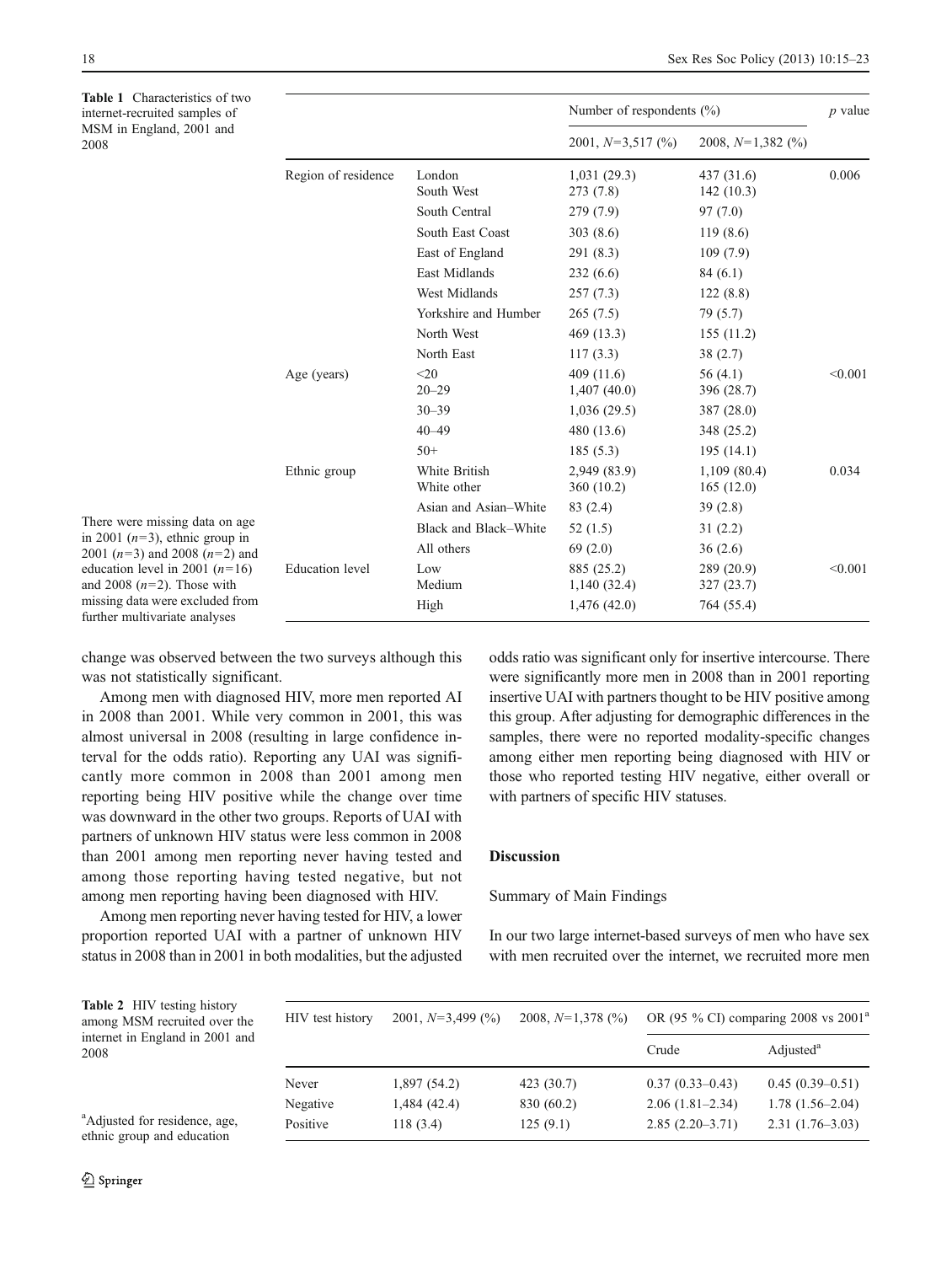<span id="page-4-0"></span>

|  |  |  | <b>Table 3</b> Sexual risk behaviours among MSM recruited over the internet in England in 2001 and 2008 |
|--|--|--|---------------------------------------------------------------------------------------------------------|
|--|--|--|---------------------------------------------------------------------------------------------------------|

| Measure (in last 12 months) |         | 2001, $n/N$ (%)      | 2008, $n/N$ (%)                   | OR (95 % CI) comparing 2008 vs. 2001 |                       |
|-----------------------------|---------|----------------------|-----------------------------------|--------------------------------------|-----------------------|
|                             |         |                      |                                   | Crude                                | Adjusted <sup>c</sup> |
| Male sex partners           | $1 - 4$ | 1,647/3,497(47.1)    | 639/1,382 (46.2)                  | $0.97(0.85 - 1.10)$                  | $1.07(0.94 - 1.21)$   |
|                             | $5+$    | 1,850/3,497 (52.9)   | 743/1,382 (53.8)                  | $1.04(0.91-1.17)$                    | $0.94(0.82 - 1.07)$   |
| Any AI                      |         | 3,065/3,435 (89.2)   | 1,223/1,355(90.3)                 | $1.12(0.91-1.37)$                    | $1.26(1.02-1.59)$     |
| Any UAI                     |         | 2,025/3,435 (59.0)   | 779/1,355 (57.5)                  | $0.94(0.83 - 1.07)$                  | $1.08(0.95-1.24)$     |
| Any UAI-pos                 |         | 127/3,385(3.8)       | $101/1,368$ $(7.4)^{b}$           | $2.05(1.56-2.68)$                    | $1.80(1.36-2.38)$     |
| Any UAI-neg                 |         | 1,005/3,399(29.6)    | 400/1,371 (29.2)                  | $0.98(0.86 - 1.13)$                  | $1.11(0.96-1.28)$     |
| Any UAI-dk                  |         | 1,214/3,407(35.6)    | $420/1,368$ $(30.7)^{b}$          | $0.80(0.70-0.92)$                    | $0.88(0.77-1.01)$     |
| Any RAI                     |         | 2,556/3,494 (73.2)   | 984/1,377 (71.5)                  | $0.92(0.80-1.06)$                    | $1.06(0.91-1.22)$     |
| Any RUAI                    |         | $1,577/3,482$ (45.3) | $580/1,377$ $(42.1)^a$            | $0.88(0.78-0.99)$                    | $1.03(0.90-1.18)$     |
| Any IAI                     |         | 2,663/3,486 (76.4)   | $1,004/1,382$ (72.6) <sup>b</sup> | $0.82(0.71-0.95)$                    | $0.89(0.77-1.03)$     |
| Any IUAI                    |         | 1,594/3,466 (46.0)   | 577/1,381 $(41.8)^{b}$            | $0.84(0.74 - 0.95)$                  | $0.94(0.82 - 1.07)$   |

AI anal intercourse, PAI protected (with condom) AI, UAI unprotected (without condom) AI, UAI-pos UAI with a known HIV positive partner, UAIneg UAI with a known HIV-negative partner, UAI-dk UAI with a partner of unknown HIV status, RAI receptive AI, RUAI unprotected (without condom) RAI, IAI insertive AI, IUAI unprotected (without condom) IAI

<sup>a</sup>Chi-squared significant over the two samples,  $p < 0.05$ 

<sup>b</sup>Chi-squared significant over the two samples,  $p < 0.01$ 

c Adjusted for area of residence, age, ethnic group and education

who reported living with diagnosed HIV and considerably fewer men never having tested for HIV in 2008 than in 2001. However, in 2008, in our sample, almost a third of men reported they had not tested. Prior literature suggested that we might expect a reduction over time in the proportion of men engaging in UAI with a partner of unknown HIV status and increases in concordant UAI among either men reporting being diagnosed with HIVor those reporting their last test was HIV negative. This was not seen when we compared our two internet-based samples. However, we did observe a lower rate of reported UAI with partners of unknown HIV status among men not tested HIV positive in 2008 than in 2001 and a rise in reported UAI among men tested positive. Literature also suggests that among MSM in England, there may be a move towards strategic positioning among men diagnosed with HIV. We also found little evidence for this in our data. There were no modality-specific differences in reported UAI among men who had tested for HIV between the two samples. We were however surprised to note a lower reported number of sexual partner numbers among men never having tested and those whose last HIV test was negative (but not those diagnosed HIV positive) in the 2008 sample compared to the 2001 group and a significant increase in any UAI specifically among men with diagnosed HIV.

# Limitations

First, this research involved the analysis of data from two convenience samples of men. This is also the case with other behavioural surveys of MSM which is inevitable given the lack of a sampling frame for this population. However, our samples were very similar in terms of region of residence and ethnicity to the demographic profile of MSM within the National Survey of Sexual Attitudes and Lifestyles—a probability sample survey of British adults conducted in 1999– 2001 (Evans et al. [2007](#page-7-0)). In both years, our sample was however slightly older and better educated than the national sample.

Second, our analysis of differences between the two samples is highly constrained because different sites were used for recruitment in the 2 years. Compared with the 2001 sample, the 2008 sample was much smaller and contained more London residents and was older, more ethnically diverse and better educated. This may reflect differences in the user profiles of the web sites, changes in the uptake of the internet over this decade (Wilkinson and Thelwall [2010](#page-8-0)) and/or real changes in the demographic profile of MSM in England. For example, the increased proportion of men living with HIV may reflect an increase in the use of the internet to find sexual partners by men diagnosed with HIV. Although we adjusted for the potentially confounding effects of residence, age, ethnic group and education level, it is possible that residual confounding remains which may explain all or part of the observed changes and obscure other real but undetected changes. For example, our 2001 survey (recruited on Gay.com) may have recruited from a more or less at-risk segment of the population than our 2008 survey (recruited on Gaydar and Pink News), a change which may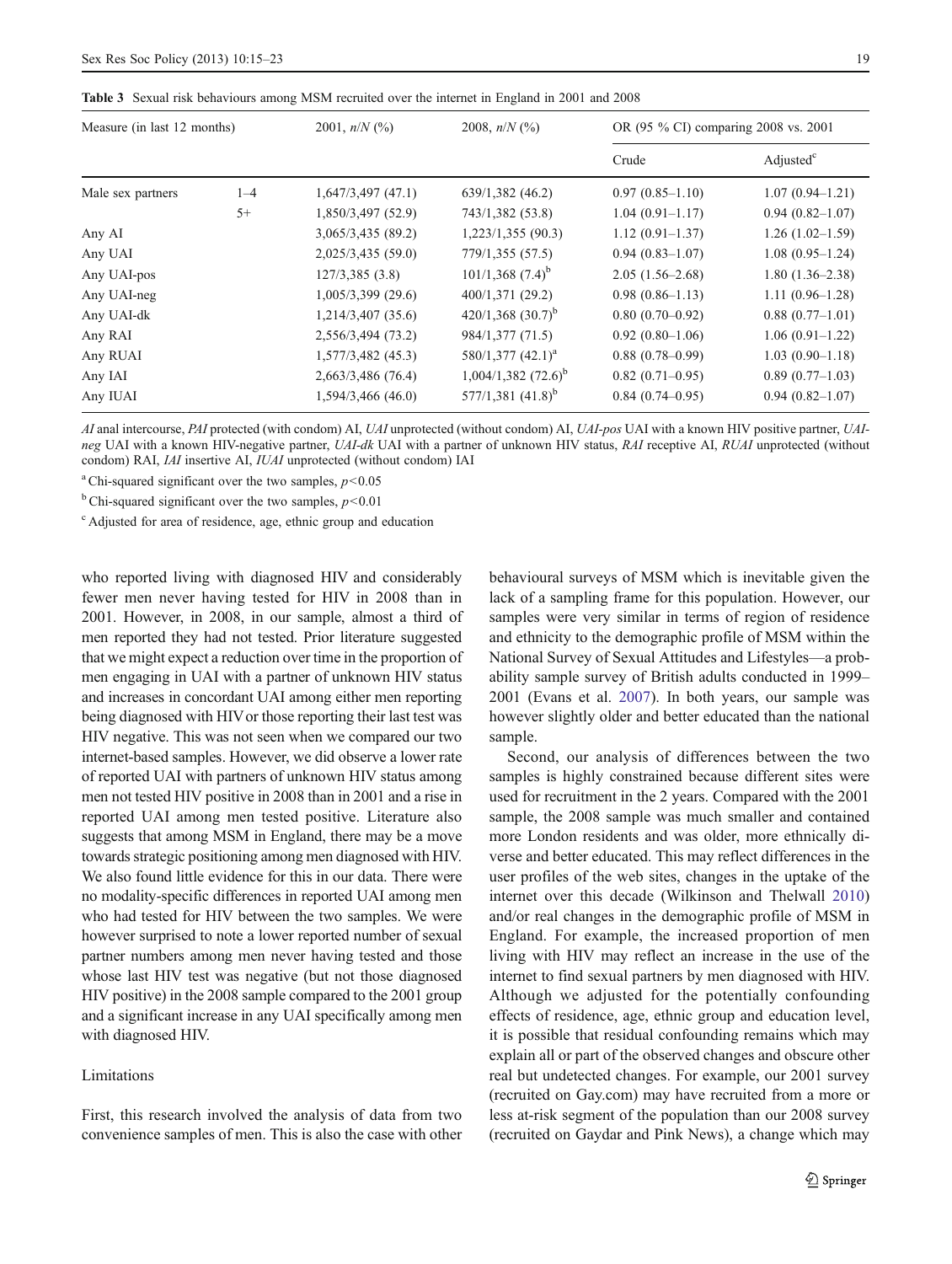| ţ                   |
|---------------------|
|                     |
| $\overline{a}$<br>i |
|                     |
| $\frac{1}{2}$       |
|                     |
| č<br>l              |
| l                   |
|                     |
|                     |
|                     |
| i<br>ł              |
| I                   |
|                     |
|                     |
|                     |
|                     |
| $-701$              |
| j                   |
| ş                   |
| į                   |
|                     |
| amon:               |
| <b>.</b>            |
|                     |
|                     |
|                     |
|                     |
|                     |
| <u>ي</u>            |
|                     |
|                     |
|                     |
| Ì                   |
|                     |
| ă<br>E              |

<span id="page-5-0"></span>

| Measure (in last 12 months) Men never tested for HIV                                                                                                                                    |                                               |                                                |                                         | Men last tested HIV negative            |                             |                                                            | Men diagnosed HIV positive |                |                                     |
|-----------------------------------------------------------------------------------------------------------------------------------------------------------------------------------------|-----------------------------------------------|------------------------------------------------|-----------------------------------------|-----------------------------------------|-----------------------------|------------------------------------------------------------|----------------------------|----------------|-------------------------------------|
|                                                                                                                                                                                         | $2001, n/N$ (%)                               | 2008, n/N (%)                                  | OR adjusted<br>$(95\%$ CI) <sup>c</sup> | 2001, N (%)                             | 2008, N (%)                 | OR adjusted<br>$(95 % CI)^c$                               | 2001, N (%)                | 2008, N (%)    | OR adjusted<br>$(95\% \text{CI})^C$ |
| $\overline{A}$<br>Male sex partners                                                                                                                                                     |                                               | 1,045/1,881 (55.6) 265/423 (62.6) <sup>b</sup> | $1.44$ (1.15-1.80) 555/1,480 (37.5)     |                                         |                             | 343/830 (41.3) <sup>a</sup> 1.20 (1.00-1.43) 39/118 (33.1) |                            | 28/125 (22.4)  | $0.63(0.35 - 1.14)$                 |
| $\frac{1}{2}$                                                                                                                                                                           | $836/1,881(44.4)$ 158 $(37.4)^b$              |                                                |                                         | $0.69(0.56 - 0.87)$ $925/1,480(62.5)$   | 487/830 (58.7) <sup>a</sup> | $0.84(0.70-0.99)$ 79/118 (66.9)                            |                            | 97/125 (77.6)  | $1.59(0.88 - 2.90)$                 |
| Any AI                                                                                                                                                                                  | ,572/1,836 (85.6) 350/415 (84                 | $\widehat{\cdot}$                              |                                         | $1.04(0.76-1.41)$ 1,367/1,465(93.3)     | 750/813 (92.3)              | $1.01(0.72-1.43)$ $112/118(94.9)$                          |                            | 121/123 (98.4) | 11.1 $(1.39-100.0)$                 |
| Any UAI                                                                                                                                                                                 | $990/1,836(53.9)$ 195/415 (47.0) <sup>a</sup> |                                                |                                         | $(0.88(0.71 - 1.10) 938/1,465(64.0))$   | 482/813 (59.3)              | $0.94(0.78-1.13)$ 87/118 (73.7)                            |                            | 101/123 (82.1) | 2.13 (1.09-4.17)                    |
| Any UAI-pos                                                                                                                                                                             | 13/1,804 (0.7)                                | 8/418 (1.9) <sup>a</sup>                       | $2.42(0.97 - 6.05)$ 55/1,448 (3.8)      |                                         | 29/823 (3.5)                | $0.90(0.56 - 1.43)$ $58/117(49.6)$                         |                            | 64/123 (52.0)  | $1.32(0.77 - 2.27)$                 |
| Any UAI-neg                                                                                                                                                                             | 414/1,810 (22.9)                              | 90/419 (21.5)                                  | $1.05(0.81 - 1.37)$                     | 563/1,456 (38.7)                        | 289/825 (34.9)              | $0.96$ $(0.80-1.16)$ 23/117 $(19.7)$                       |                            | 22/123 (17.9)  | $1.04(0.52 - 2.05)$                 |
| Any UAI-dk                                                                                                                                                                              | 634/1,820 (34.8)                              | $\left(6\right)$<br>104/418 (24                | $0.68(0.53 - 0.87)$                     | 521/1,453 (35.9)                        | 254/569 (30.9) <sup>a</sup> | $0.88$ $(0.73-1.06)$ 53/118 $(44.9)$                       |                            | 61/123 (49.6)  | $1.30(0.76 - 2.22)$                 |
| Any RAI                                                                                                                                                                                 |                                               | 1,297/1,878 (69.1) 270/422 (64.0) <sup>a</sup> |                                         | $(0.94(0.74 - 1.18) 1,146/1,480(77.4))$ | 604/826 (73.1) <sup>a</sup> | $0.90(0.73 - 1.10)$ 102/118 (86.4)                         |                            | 108/125 (86.4) | $1.41(0.63 - 3.14)$                 |
| Any RUAI                                                                                                                                                                                | 754/1,870 (40.3)                              | $145/42(34.4)^a$                               |                                         | $0.92(0.73 - 1.15)$ 737/1,477 (49.4)    | 348/826 (42.1) <sup>b</sup> | $0.86(0.72-1.02)$ 78/118 (66.1)                            |                            | 86/125 (68.8)  | $1.43(0.80 - 2.56)$                 |
| Any RUAI-pos                                                                                                                                                                            | 6/1,846(0.3)                                  | 2/421 (0.5)                                    | $1.42(0.27 - 7.41)$                     | 28/1,473 (1.9)                          | 14/826 (1.7)                | $0.98(0.50 - 1.91)$                                        | 47/118 (39.8)              | 51/123 (41.5)  | $.25(0.72 - 2.16)$                  |
| Any RUAI-neg                                                                                                                                                                            | 330/1,846 (17.9)                              | 67/421 (15.9)                                  |                                         | $1.00(0.74 - 1.34)$ 454/1,473 (30.8)    | 210/826 (25.4) <sup>b</sup> | $0.88$ (0.72-1.07) 20/118 (16.9)                           |                            | 20/123 (16.3)  | $1.17(0.58 - 2.40)$                 |
| Any RUAI-dk                                                                                                                                                                             | 438/1,846 (23.7)                              | 78/421 (18.5) <sup>a</sup>                     |                                         | $0.83(0.63 - 1.09)$ 370/1,473 (25.1)    | 167/826 (20.2) <sup>b</sup> | $0.86(0.70 - 1.07)$                                        | 47/118 (39.8)              | 52/123 (42.3)  | $1.25(0.73 - 2.16)$                 |
| Any IAI                                                                                                                                                                                 | ,350/1,871 (72.2) 269/423 (63                 | $\phi^{\rm b}$                                 | $0.76(0.60 - 0.95)$                     | 1,200/1,479 (81.1)                      | 632/830 (76.1) <sup>p</sup> | $0.81(0.66 - 1.01)$                                        | 98/118 (83.1)              | 102/125 (81.6) | $1.08(0.53 - 2.20)$                 |
| Any IUAI                                                                                                                                                                                |                                               | $770/1,857(41.5)$ 130/423 (30.7) <sup>b</sup>  |                                         | $0.72(0.57-0.90)$ 744/1,476 (50.4)      | 373/829 (45.0) <sup>a</sup> | $0.90(0.75 - 1.07)$ 73/117 (62.4)                          |                            | 74/125 (59.2)  | $0.98(0.57 - 1.70)$                 |
| Any IUAI-pos                                                                                                                                                                            | 9/1,832(0.5)                                  | 8/420 (1.9)                                    | $3.67(1.37-9.86)$ $45/1,455(3.1)$       |                                         | 25/827 (3.0)                | $0.94(0.56-1.56)$ 51/117 (43.6)                            |                            | 48/125 (38.4)  | $0.84(0.49 - 1.44)$                 |
| Any IUAI-neg                                                                                                                                                                            | 307/1,832 (16.8)                              | 59/420 (14.0)                                  |                                         | $0.93(0.68 - 1.26)$ 409/1,455 (28.1)    | 209/827 (25.3)              | $0.97(0.79 - 1.19)$ 17/117 (14.5)                          |                            | 12/125 (9.6)   | $0.76(0.33 - 1.75)$                 |
| Any IUAI-dk                                                                                                                                                                             | 479/1,832 (26.1)                              | 65/420 (15.5) <sup>b</sup>                     |                                         | $0.57(0.42 - 0.76)$ 386/1,455 (26.5)    | 189/827 (22.9)              | $0.88$ (0.72-1.08) 38/117 (32.5)                           |                            | 42/125 (33.6)  | $1.20(0.68 - 2.11)$                 |
| AI anal intercourse, PAI protected (with condom) AI, UAI unprotected (without condom) AI, UAI-pos UAI with a known HIV-positive partner, UAI-neg UAI with a known HIV-negative partner, |                                               |                                                |                                         |                                         |                             |                                                            |                            |                |                                     |

UAL-dk UAI with a partner of unknown HIV status, RAI receptive AI, RUAI unprotected (without condom) RAI, RUAI-pos RUAI with a known HIV-positive partner, RUAI-neg RUAI with a known<br>HIV-negative partner, RUAI-dk RUAI with UAI-dk UAI with a partner of unknown HIV status, RAI receptive AI, RUAI unprotected (without condom) RAI, RUAI-pos RUAI with a known HIV-positive partner, RUAI-neg RUAI with a known HIV-negative partner, RUAI-dk RUAI with a partner of unknown HIV status, *IAI* insertive A1, *IUAI* unprotected without condom) IAI, *IUAI-pos* IUAI with a known HIV-positive partner, *IUAI-neg* IUAI with a known HIV-negative partner, IUAI-dk IUAI with a partner of unknown HIV status

<sup>a</sup> Chi-squared significant over the two samples,  $p$ <0.05 <sup>a</sup>Chi-squared significant over the two samples,  $p < 0.05$ 

 $b$  Chi-squared significant over the two samples,  $p$ <0.01  $b$ Chi-squared significant over the two samples,  $p < 0.01$ 

<sup>°</sup>Comparing 2008 vs. 2001 for behaviour measures cComparing 2008 vs. 2001 for behaviour measures

<sup>d</sup> Adjusted for area of residence, age, ethnic group and education Adjusted for area of residence, age, ethnic group and education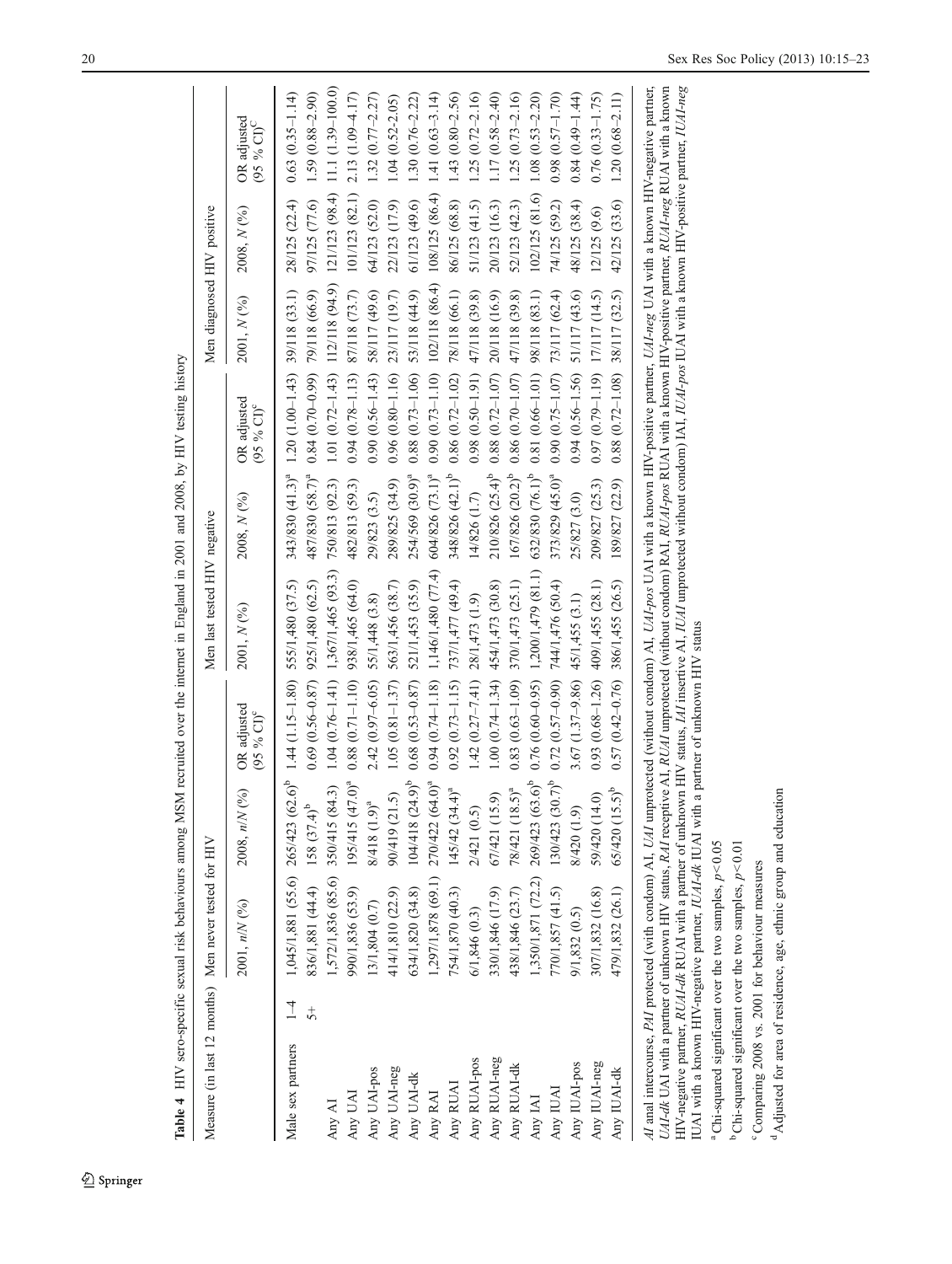counteract real population level behavioural changes in the other direction. Many of these sampling problems are not specific to web-based surveys. Year-on-year comparisons derived from surveys conducted in gay venues or in gyms will also be affected by establishments opening and closing and changes in the profile of users.

Third, our data relied on self-reports. Cultures of risk disclosure may have altered between 2001 and 2008. This may have been a result of increasing familiarity with community surveying or with secular changes in gay safer sex cultures. There may also have been some misreporting of HIV status as well as some sero-conversions following test results. We did not collect data on time since last HIV test and so could not determine whether HIV tests preceded or followed sexual risk behaviours, so some of the allocations to seroconcordant or discordant behaviours will be invalid. This reduces the power of the study to observe change but is unlikely to introduce other forms of bias. However, the overall lack of observed change in aggregate behaviour aligns well with other surveys of MSM in England (Knussen et al. [2011](#page-7-0); Lattimore et al. [2011\)](#page-7-0). We did not collect data on whether the behaviours reported on occurred within regular or casual relationships and so cannot examine for example whether an HIV-negative man reporting UAI with a partner thought to be HIV-negative men represents negotiated safety as it is commonly understood (Kippax et al. [1993\)](#page-7-0).

Finally, it may be that HIV testing uptake between 2001 and 2008 was disproportionately among men at greater risk of HIV, which would include men more likely to engage in anal intercourse. This would result in fewer men in the remaining never tested group who engage in anal intercourse, which accounts for the observed decline in IAI in this group.

#### Implications for Research and Policy

Our findings suggest a number of recommendations for research and policy. If confirmed in future research, our research may be indicative of a growing concentration of risk among men with diagnosed HIV, as the HIV-positive population increases. A general trend towards fewer partners and reduced UAI with partners of unknown status may be being accompanied by a trend among men diagnosed with HIV towards more partners and increasing UAI. Such a finding would confirm the ongoing need for prevention programmes to prioritise men with diagnosed HIV and for interventions to be tailored and targeted towards them. At both cross sections, men with diagnosed HIV were more likely to have higher numbers of sexual partners than men not tested HIV positive and more likely to have UAI with partners of unknown HIV status (both receptive and insertive).

Although access to ARVs is universal among MSM with diagnosed HIV in England, viral suppression is not. Among

those attending a clinic in Brighton between 2000 and 2006, almost half of all men's time was spent with a detectable plasma viral load (Fisher et al. [2010](#page-7-0)). Even if plasma viral load is undetectable, there can be a spike in seminal or anal mucus viral load if another STI is acquired at that site (Sadiq et al. [2005\)](#page-8-0), and among MSM with HIV in Brighton, those diagnosed with another STI were much more likely to have passed on their infection than those without an STI diagnosis (rate ratio 5.3 (95 % CI 2.51–11.29) (Fisher et al. [2010\)](#page-7-0). So men with undetectable (plasma) viral load may be able to pass on HIV if they acquire another STI and are then involved in sexual exposure.

Diagnoses of sexually transmitted infections have increased among homosexually active men in England (as elsewhere in the world) in the last 10 years and are disproportionately high among men with HIV (Health Protection Agency. Sexually transmitted infections in England [2011\)](#page-7-0). As among MSM without HIV, the rate of sexual partner change among MSM with HIV far outstrips the rate of STI screening. Most sexually active MSM are at risk of picking up and passing on STIs. MSM with diagnosed HIV contribute to population HIV risk both directly (through behaviours with a risk of HIV transmission to HIV uninfected men, especially in the presence of another STI) and indirectly (through behaviours that risk the transfer of STIs from one partner to another).

Sexual health interventions with MSM with diagnosed HIV should aim to meet unmet prevention needs based on a needs assessment of the specific population to be targeted or worked with. Unmet sexual health needs are common among men with diagnosed HIV and vary by age, time since diagnosis and treatment stage (Bourne et al. [2012\)](#page-7-0). There is however a clear educational need around the challenge of transferring the Swiss statement about HIV infectivity among STI-free monogamous heterosexual couples (Vernazza et al. [2008\)](#page-8-0) to sexual networks of MSM where open relationships are normative and STIs are common.

At the population level, programmes concerned with MSM with diagnosed HIV should aim (as with MSM without HIV) to increase STI screening, reduce sexual partner change and overlapping partners (particularly unsatisfying partners), reduce the proportion of sexual sessions that feature unwanted anal intercourse and increase condom use in casual anal intercourse and regular partnerships with a risk of HIV transmission. Movements in these directions are unlikely to be achieved without a combination of multisectorial education and health public policy making.

Our behavioural findings are broadly in line with other research in this area. Our observation of no overall increase in UAI is consistent with Knussen et al. [\(2011](#page-7-0)), observing no change in sexual risk behaviours in Scotland 2002 and 2008, and Lattimore at al., observing no statistically significant change in UAI in London between 1998 and 2008.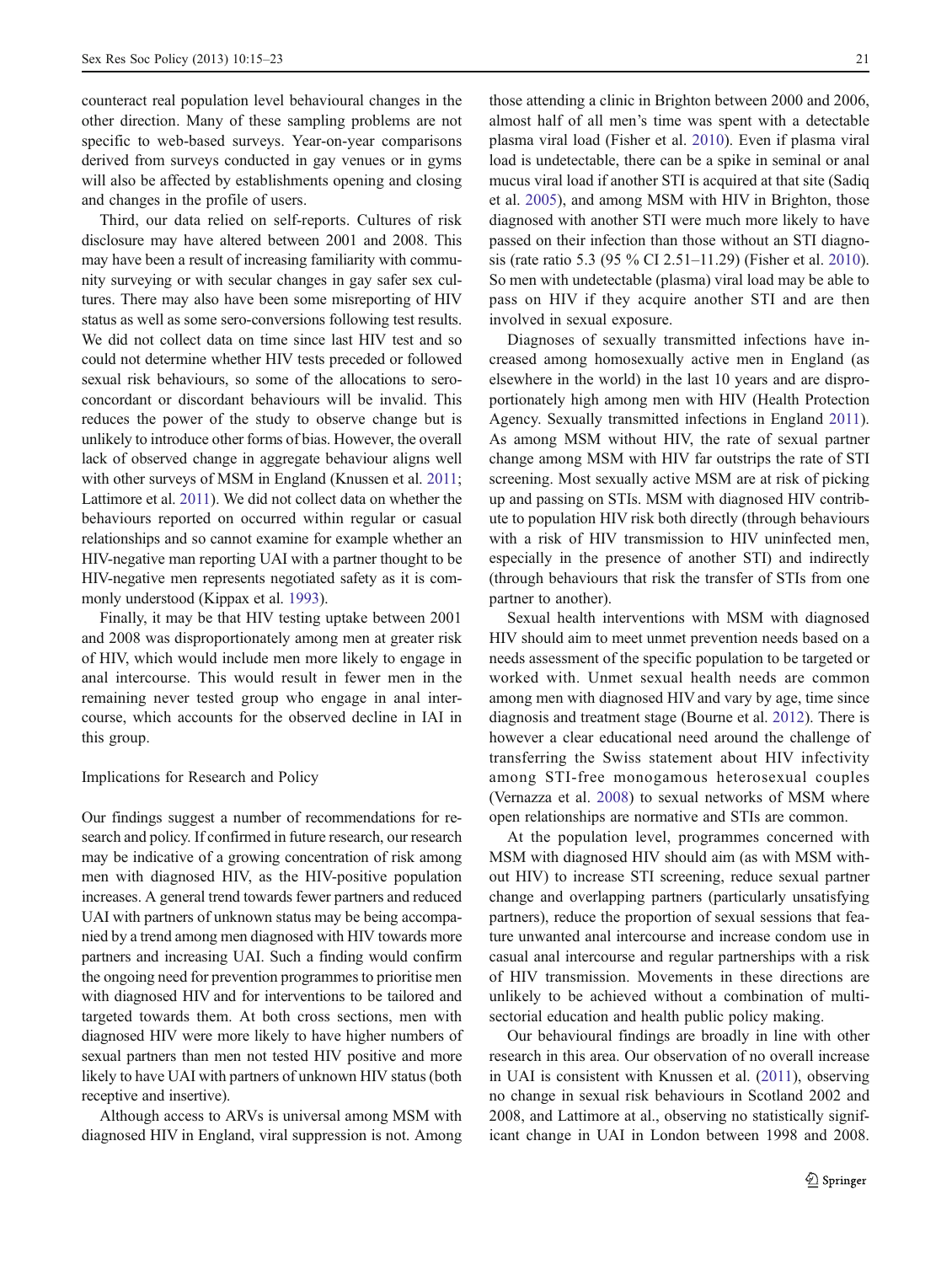<span id="page-7-0"></span>Among HIV-positive men, we saw an overall increase in the proportion having UAI (from 73.7 to 82.1 %), but no statistically significant change in the proportions having insertive unprotected anal intercourse (IUAI) (62.4 and 59.2 %) or receptive unprotected anal intercourse (RUAI) (66.1 and 68.8 %) specifically. Therefore, of the men who had UAI, the proportion who engaged in both IUAI and RUAI was 74.4 % in 2001 but only 55.9 % in 2008. This suggests an increasing role separation during UAI among positive men as more men had IUAI only (7.6 and 13.3 % of those having UAI in the 2 years) or RUAI only (11.3 and 22.9 %) and fewer had both. However, we did not see significant changes in UAI with partners of specific statuses that would suggest large-scale adoption of either sero-sorting (declining negative and unknown partners for UAI and/or increasing positive partners) or strategic positioning (declining negative and unknown partners specifically for IUAI, but not RUAI and/or the reverse with positive partners).

One explanation for the lack of large overall aggregate changes might be in terms of a trade-off between two countervailing trends. It is possible that a trend towards more UAI among positive men might be offset by countervailing secular trends towards less risk, which may reflect the success of HIV prevention or wider structural changes to the societal position of gay and bisexual men. This is supported by evidence of a trend towards fewer partners. Another explanation is simply that most MSM are much less engaged than we might imagine in debates about HIV risk and managing this via negotiated safety, sero-sorting and strategic positioning so that only a small group of men are influenced by these debates.

Further research is needed to examine the small but increasing proportion of men who do not know their HIV status who engage in insertive UAI with men known to be HIV positive and to examine whether this reflects strategic positioning. There is a continuing need for campaigns to promote HIV testing since, despite an increase in test uptake, almost a third of our participants in 2008 were untested. Our finding of reductions in partner numbers might suggest this is an area for interventions to consolidate existing positive trends and further support HIV-positive men in making decisions to reduce their numbers of sexual partners. Given the lack of evidence reported here for increased take up of negotiated safety, sero-sorting and strategic positioning among MSM, HIV health promotion could offer more support for men for whom these strategies might form an important element in risk reduction. A 'one-size-fits-all' approach advocating universal partner reduction and 100 % condom use is unlikely to be effective in achieving substantial population-wide reductions. However, given the possible suggestion that these alternative approaches may not be as well known to men as we might have imagined, interventions must ensure that men understand how these

tactics work and the relative risks associated with each strategy. Since the majority of UAI among untested and tested negative men is with men they believe to be HIV negative or whose status they do not know, continuing awareness raising about undiagnosed HIV infection should remain a priority.

Acknowledgments This research was funded by the Terrence Higgins Trust on behalf of CHAPS, the national gay men's HIV prevention partnership funded by the Department of Health for England.

Open Access This article is distributed under the terms of the Creative Commons Attribution License which permits any use, distribution, and reproduction in any medium, provided the original author(s) and the source are credited.

### References

- Anonymous (2004) San Francisco serosorting may explain odd HIV data: STDs have risen, but not new HIV infections. AIDS Alert 19 (5): 55–56.
- Bourne, A., Hickson, F., Keogh, P., Reid, D., & Weatherburn, P. (2012). Problems with sex among gay and bisexual men with diagnosed HIV in the United Kingdom. BMC Public Health, 12, 916. doi[:10.1186/1471-2458-12-916](http://dx.doi.org/10.1186/1471-2458-12-916).
- Evans, A. R., Wiggins, R. D., Mercer, C. H., Bolding, G., & Elford, J. (2007). Men who have sex with men in Britain: comparison of a self-selected internet sample with a national probability sample. Sexually Transmitted Infections, 83(3), 200–205.
- Fengyi, J., Crawford, J., Prestage, G. P., et al. (2009). Unprotected anal intercourse, risk reduction behaviours, and subsequent HIV infection in a cohort of homosexual men. AIDS, 23(2), 243–252.
- Fisher, M., Pao, D., Brown, A. E., Sudarshi, D., Gill, O. N., Cane, P., Buckton, A. J., Parry, J. V., Johnson, A. M., Sabin, C., & Pillay, D. (2010). Determinants of HIV-1 transmission in men who have sex with men: a combined clinical, epidemiological and phylogenetic approach. AIDS, 24(11), 1739–1747. doi:[10.1097/](http://dx.doi.org/10.1097/QAD.0b013e32833ac9c6) [QAD.0b013e32833ac9c6](http://dx.doi.org/10.1097/QAD.0b013e32833ac9c6).
- Grulich, A. E., & Kaldor, J. M. (2008). Trends in HIV incidence in homosexual men in developed countries. Sexual Health, 5, 113-118.
- Health Protection Agency. (2011). HIV in the United Kingdom: 2011 Report. Colindale, London: Health Protection Services
- Health Protection Agency. Sexually transmitted infections in England. (2011). Health Protection Report. 2012; 6(22). [www.hpa.org.uk/](http://www.hpa.org.uk/hpr/archives/2012/hpr2212.pdf) [hpr/archives/2012/hpr2212.pdf](http://www.hpa.org.uk/hpr/archives/2012/hpr2212.pdf)
- Health Protection Agency. (2010). HIV in the United Kingdom: report. Health Prot Rep. 2011; 4(47)
- Kippax, S., Crawford, J., Davis, M., Rodden, P., & Dowsett, G. (1993). Sustaining safe sex: a longitudinal-study of a sample of homosexual men. AIDS, 7(2), 257–263.
- Knussen, C., Flowers, P., McDaid, L., & Hart, G. (2011). HIV related sexual risk behaviour between 1996 and 2008, according to age, among men who have sex with men (Scotland). Sexually Transmitted Infections, 87(3), 257–259.
- Lattimore, S., Thornton, A., Delpech, V., & Elford, J. (2011). Changing patterns of sexual risk behaviour among London gay men: 1998–2008. Sexually Transmitted Diseases, 38(3), 211–229.
- Macdonald, N., Elam, G., Hickson, F., et al. (2008). Factors associated with HIV seroconversion in gay men in England at the start of the 21st century. Sexually Transmitted Infections, 84(1), 8–13.